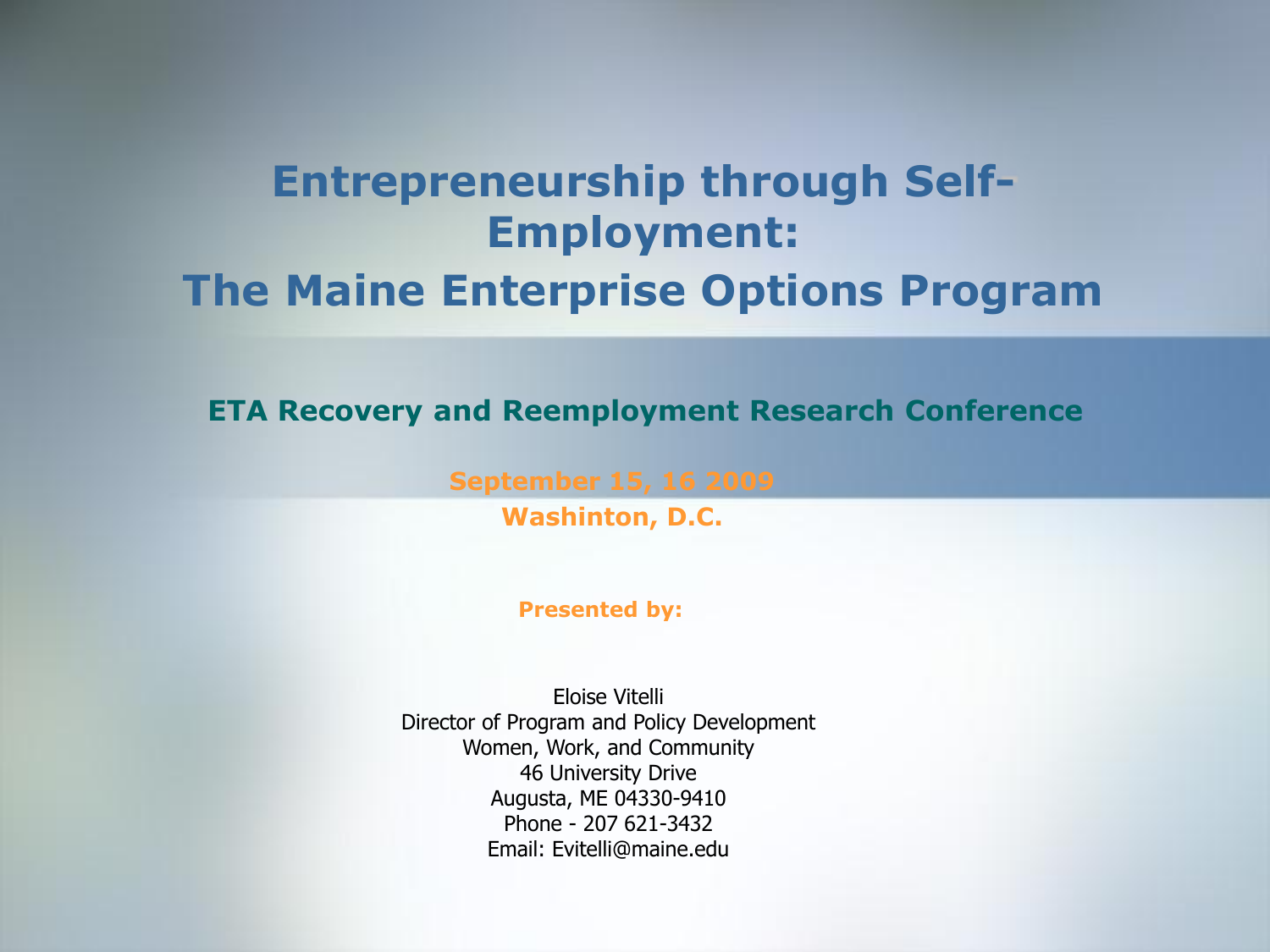# MEO Operating/Design **Principles**

- Participant/entrepreneur driven
- Create opportunity to test ideas
- Limited/targeted participation
- Build partnerships within existing systems and capacity
- No new money
- KISS (to extent possible!)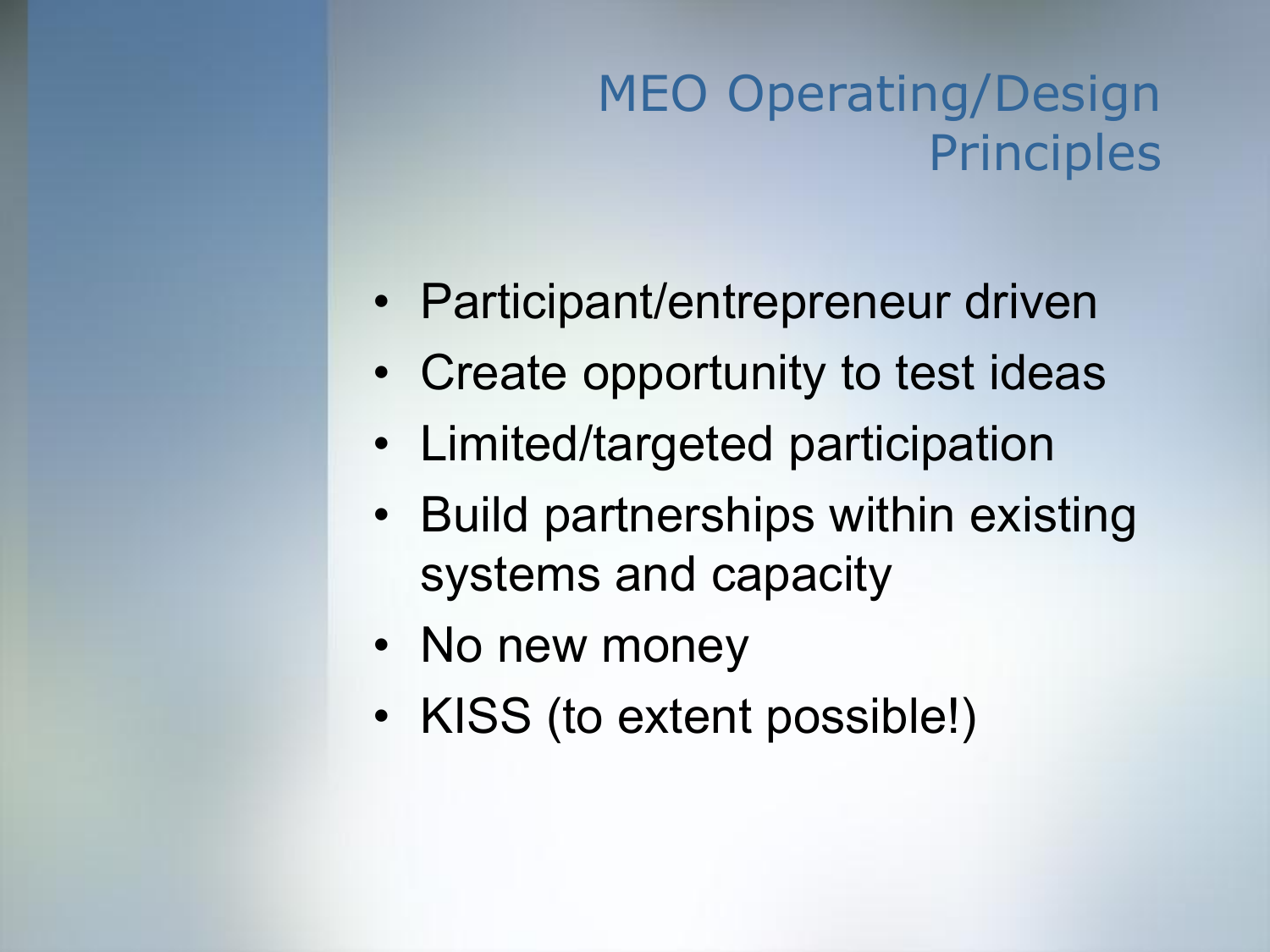#### **Program Model (Flow Chart)**

#### **STEP ONE: INTEREST & ELIGIBILITY**

- Initial UI claim filed
- · Claimant profiled to determine initial eligibility
- · Claimant receives MEO invitation notice

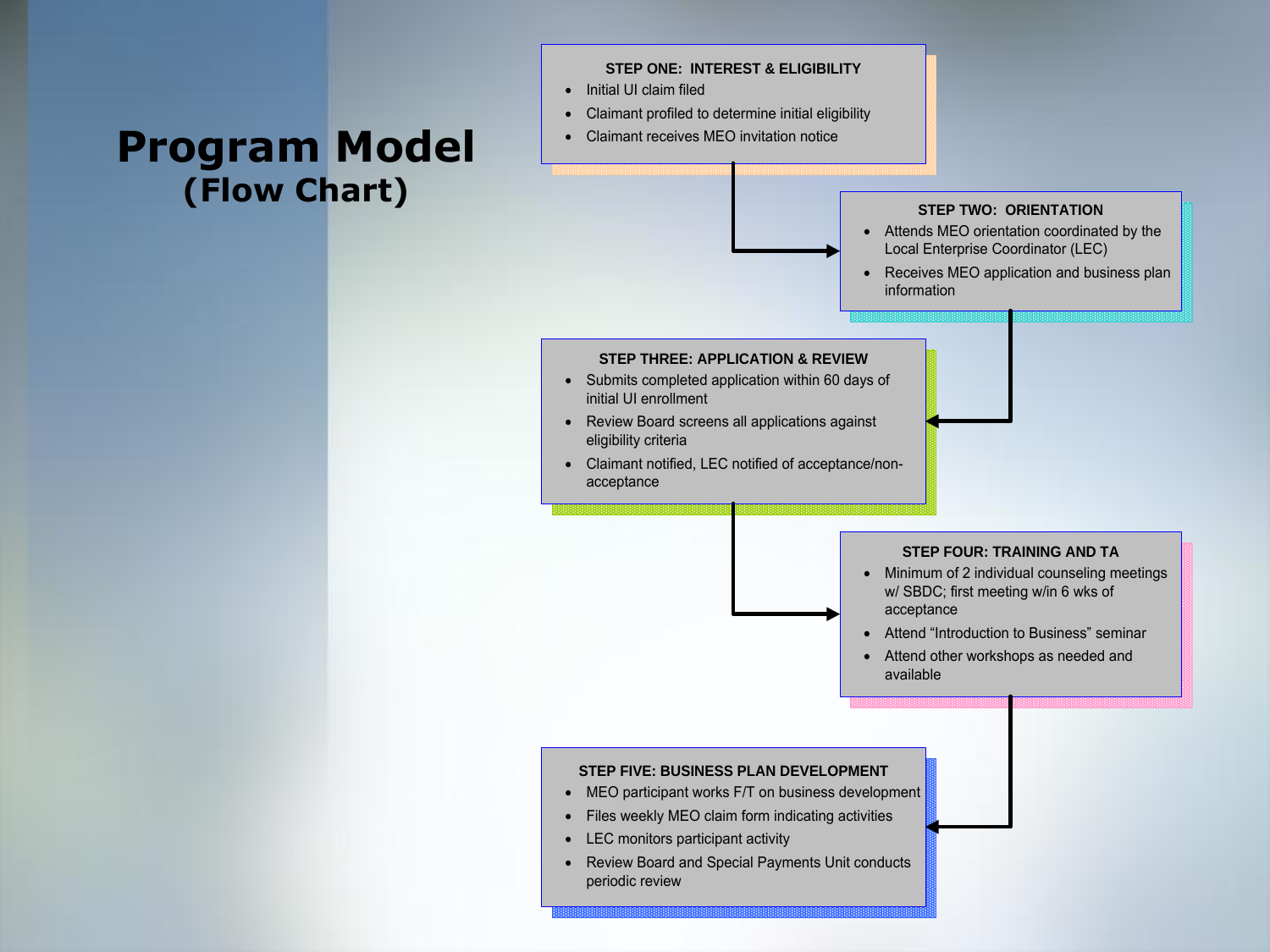# Challenges and Opportunities

- Balance regulation with service delivery
	- Recruiting claimants as potential entrepreneurs vs entrepreneurs
- Accountability managing fraud and abuse (risk management)
- Champions keep them motivated
- Out of the box bureaucracy embracing the oxymoron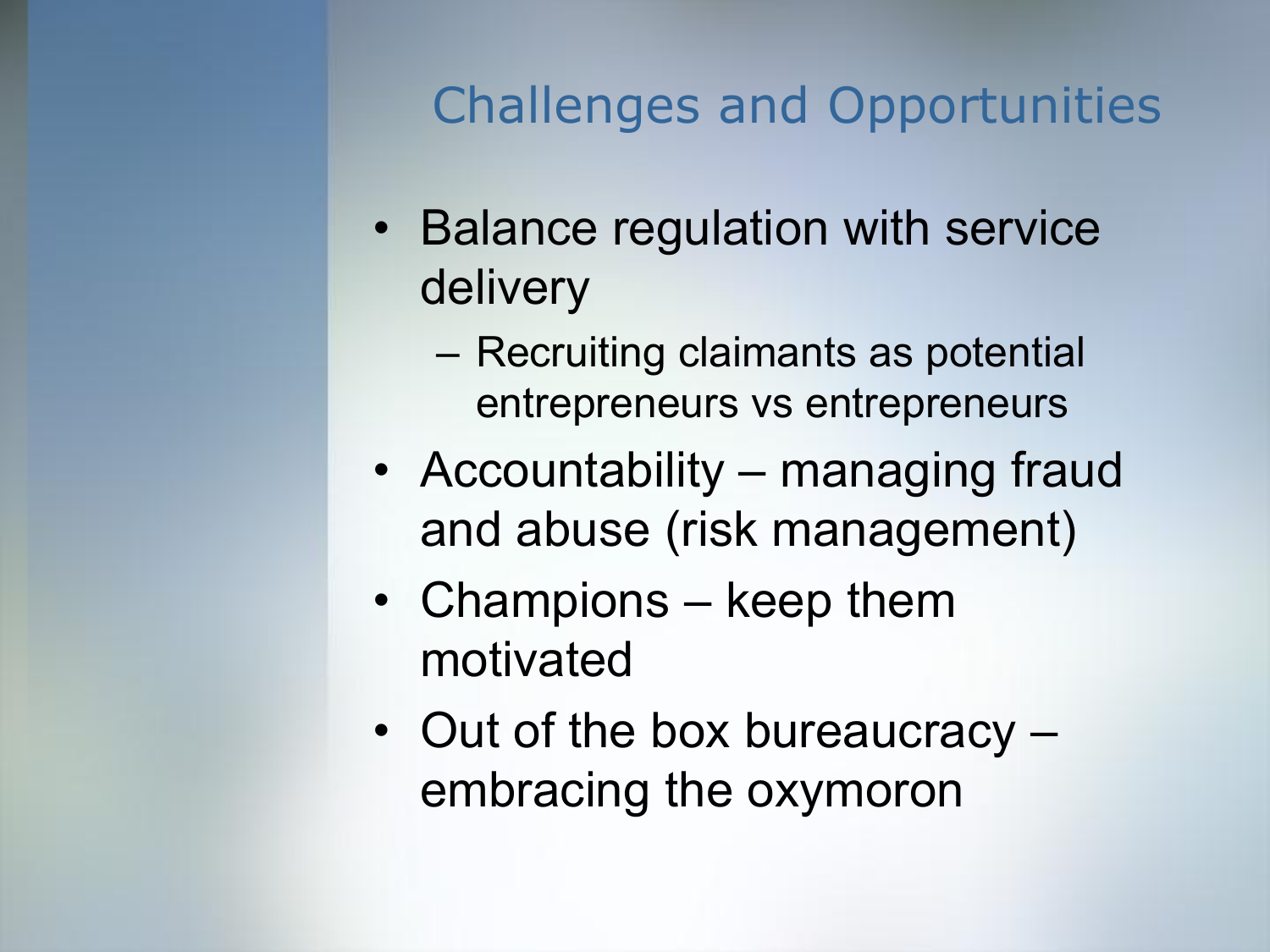# Challenges and Opportunities

- **Aligning different systems cultures**
	- BUC (compliance / regulatory)
	- BES (training and support)
	- WWC (advocacy / communitybased)
	- SBDC (business services model)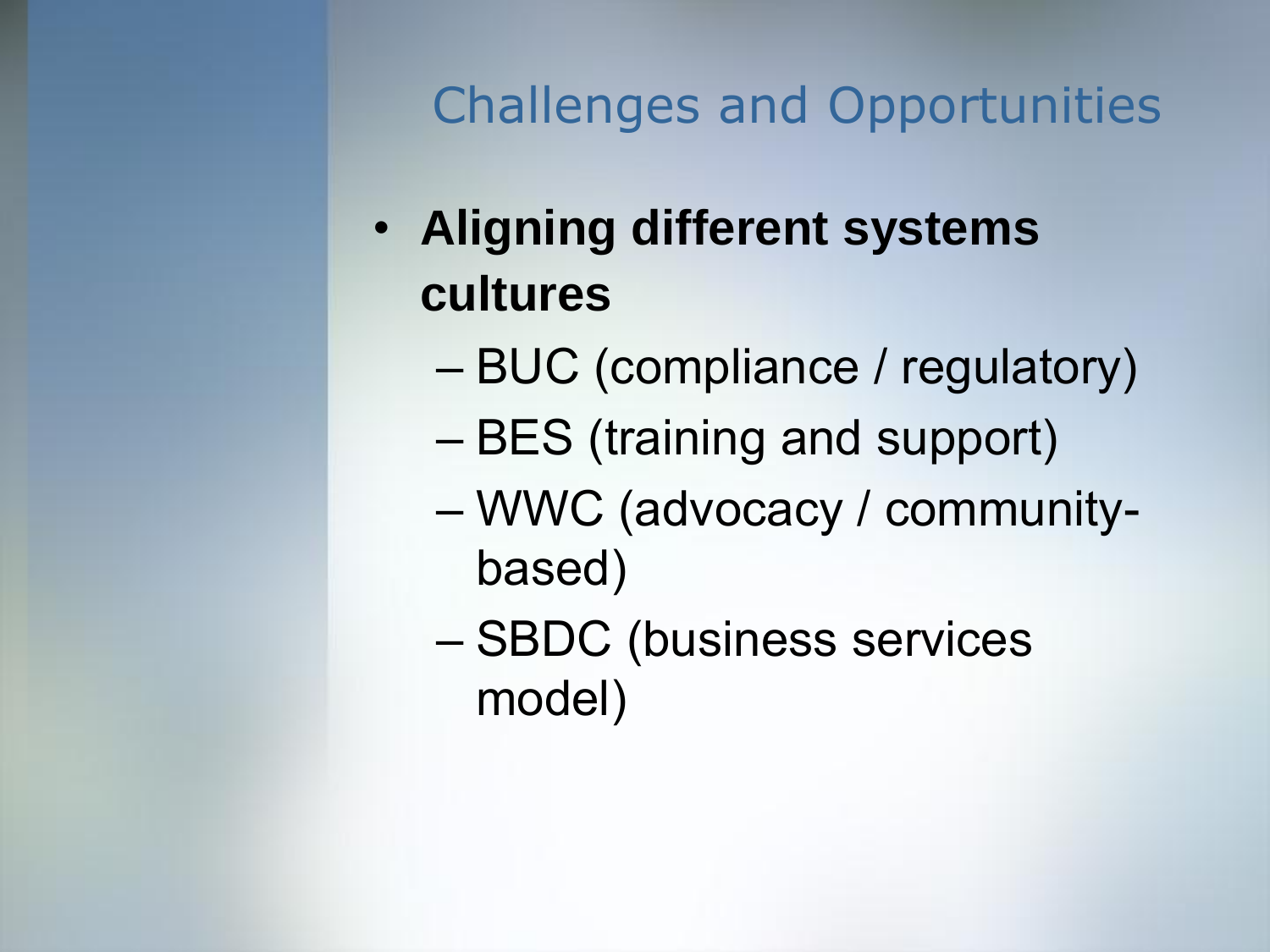# Participant Profile (PY 2008)

### **Gender**  •

- 47% Male
- 52% Female

#### • **Education**

- 43% High school completion or <
- 20% Some college
- 17% College degrees
- 18% Advanced degree or working toward

## • **Age**

- 6% age 60 or older
- $-55\%$  age  $45-59$
- $-37\%$  age  $25-44$
- $-2\%$  age < 24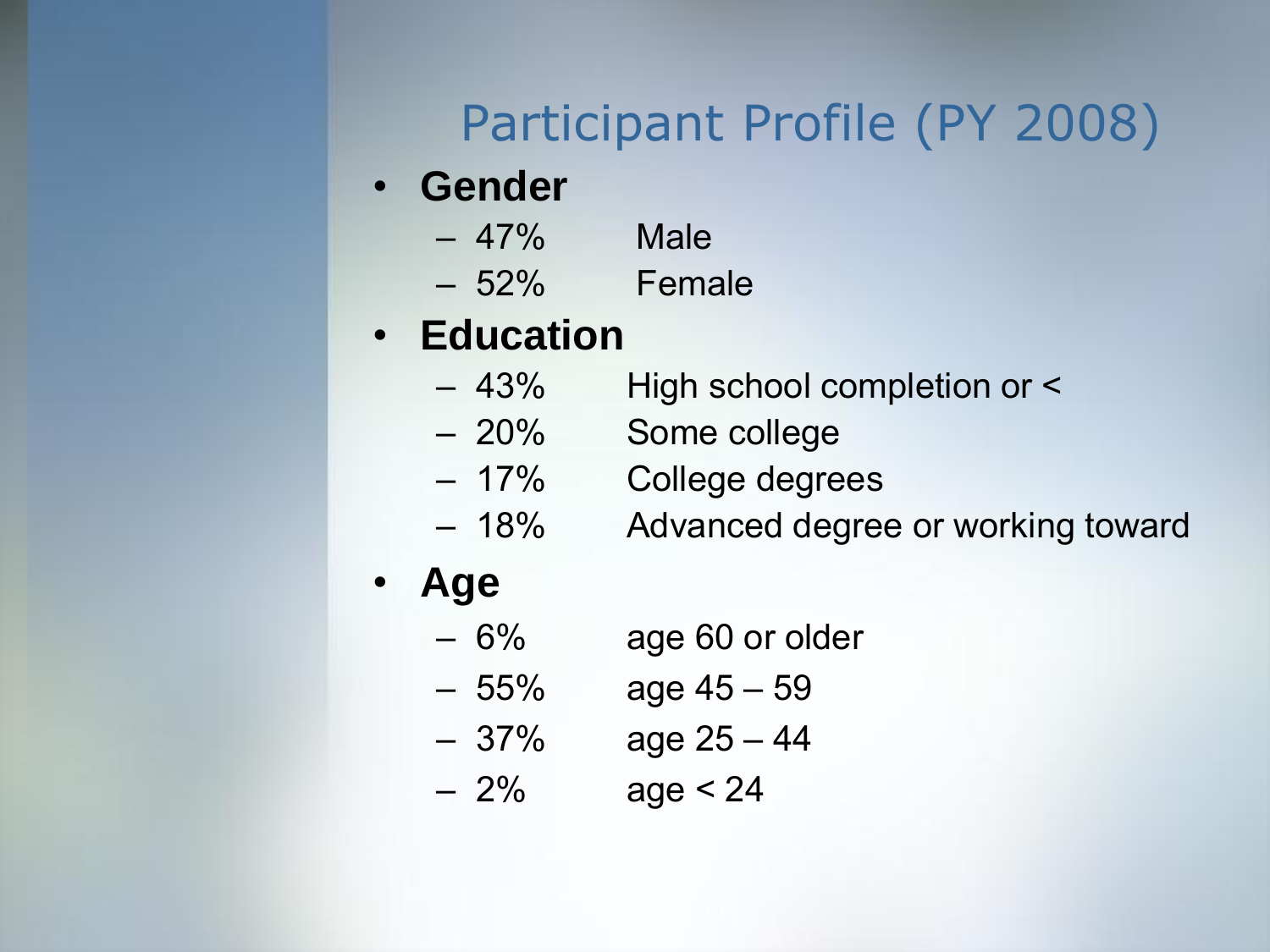## Scale/Outcomes

- 1995 2008:
	- 82,997 eligible UI recipients
	- 3,625 MEO applicants
	- 2,182 MEO participants accepted
	- 313 Appeals
- 2002 Study:
	- 62% started a business
	- 1/3 still self-employed after 36 mos
	- 76% were sole proprietors, no employees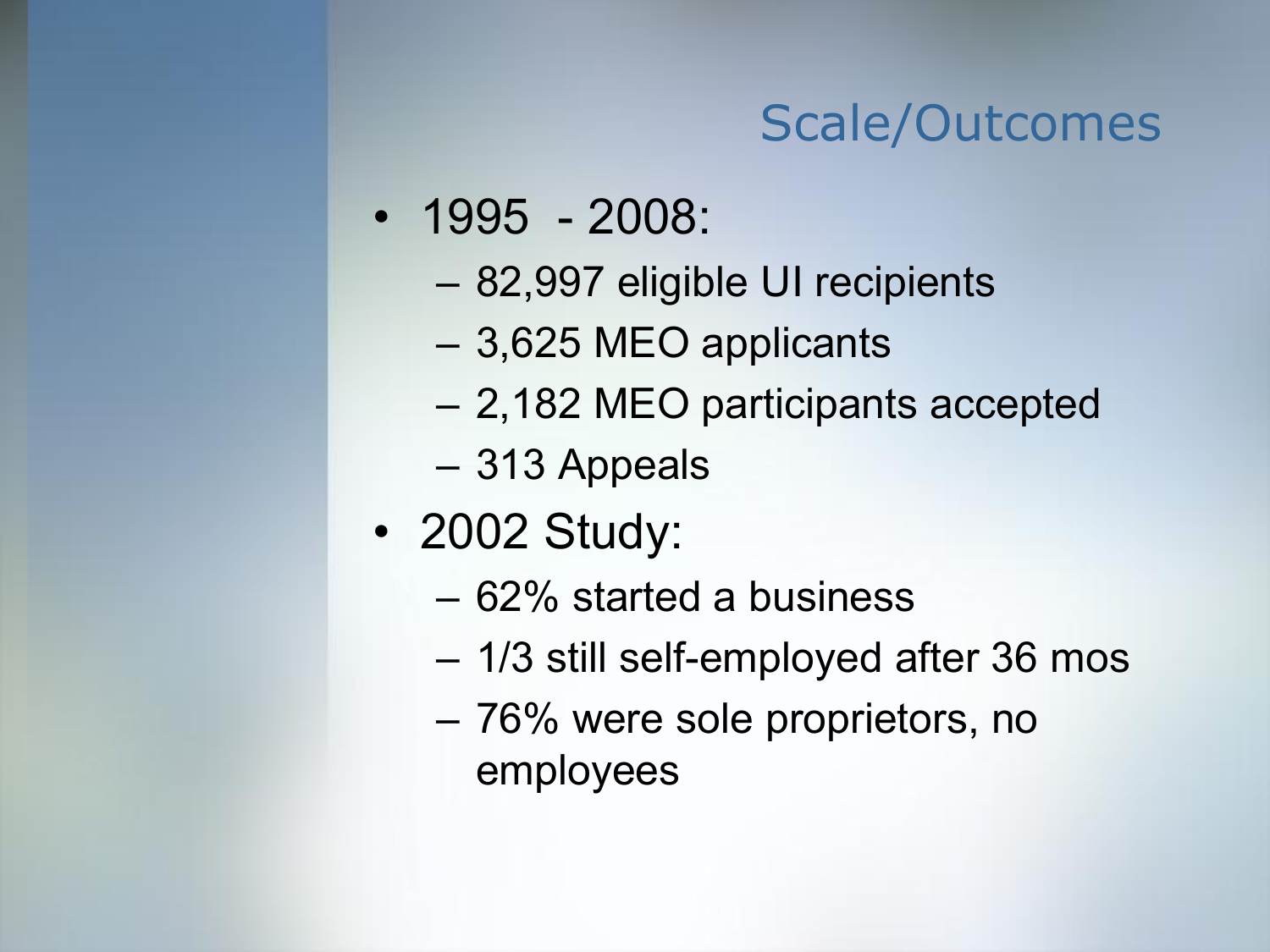# Maine as Small Business Economy

| <b>County</b>         | <b>Total</b><br><b>Employment from</b><br>Microbusinesses | <b>Percent</b><br><b>Employment by</b><br><b>County</b> |
|-----------------------|-----------------------------------------------------------|---------------------------------------------------------|
| <b>Cumberland</b>     | 42,212                                                    | 18.5%                                                   |
| Sagadahoc             | 4,986                                                     | 23.2%                                                   |
| Lincoln               | 7.993                                                     | 41.3%                                                   |
| Oxford                | 7,085                                                     | 28.1%                                                   |
| <b>State of Maine</b> | 183,138                                                   | 22.3%                                                   |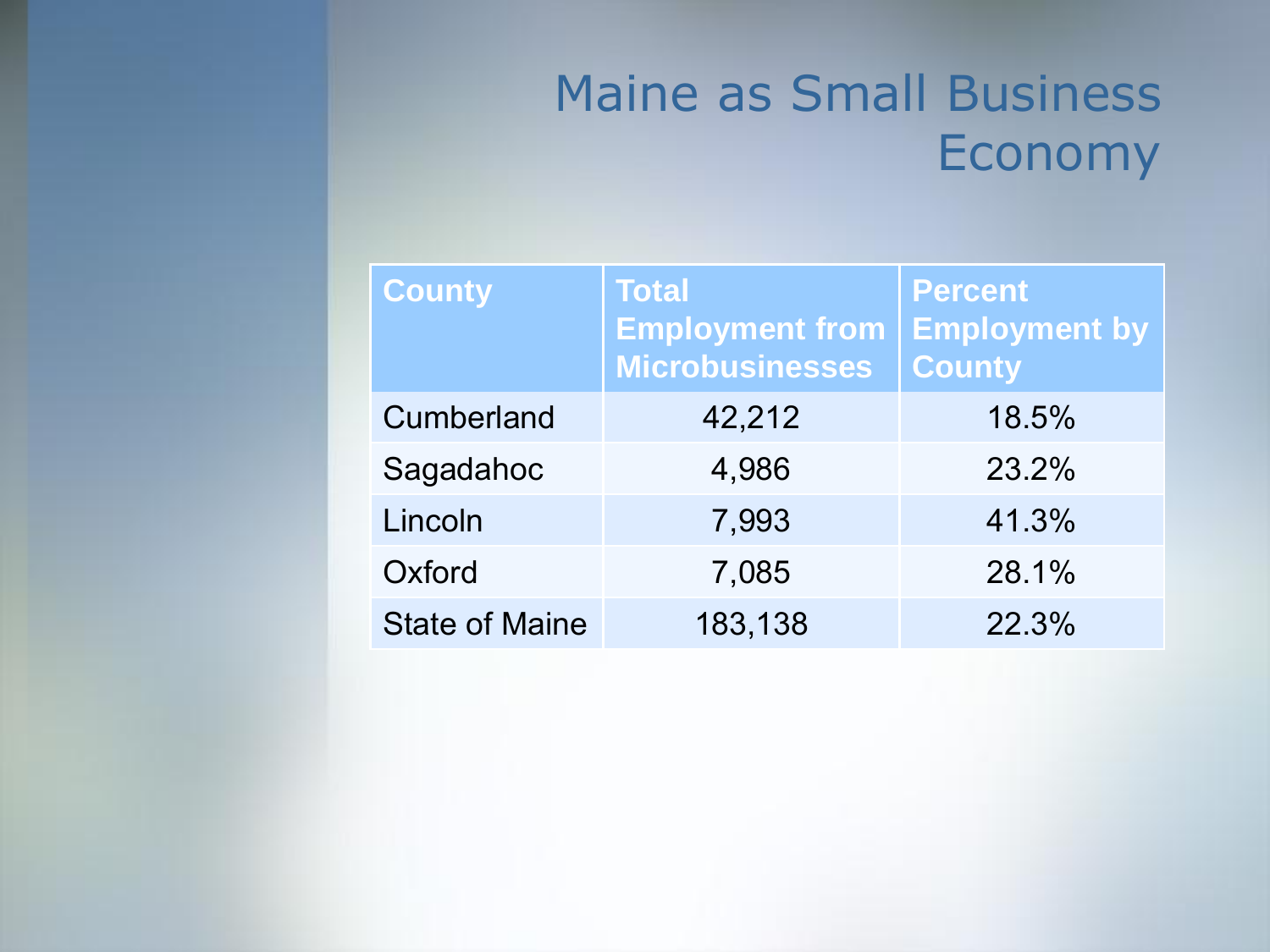#### **MicroTest Outcomes Data 2007**

12% of TANF recipients working with Women, Work, and Community on selfemployment earn their way off program through business earnings.